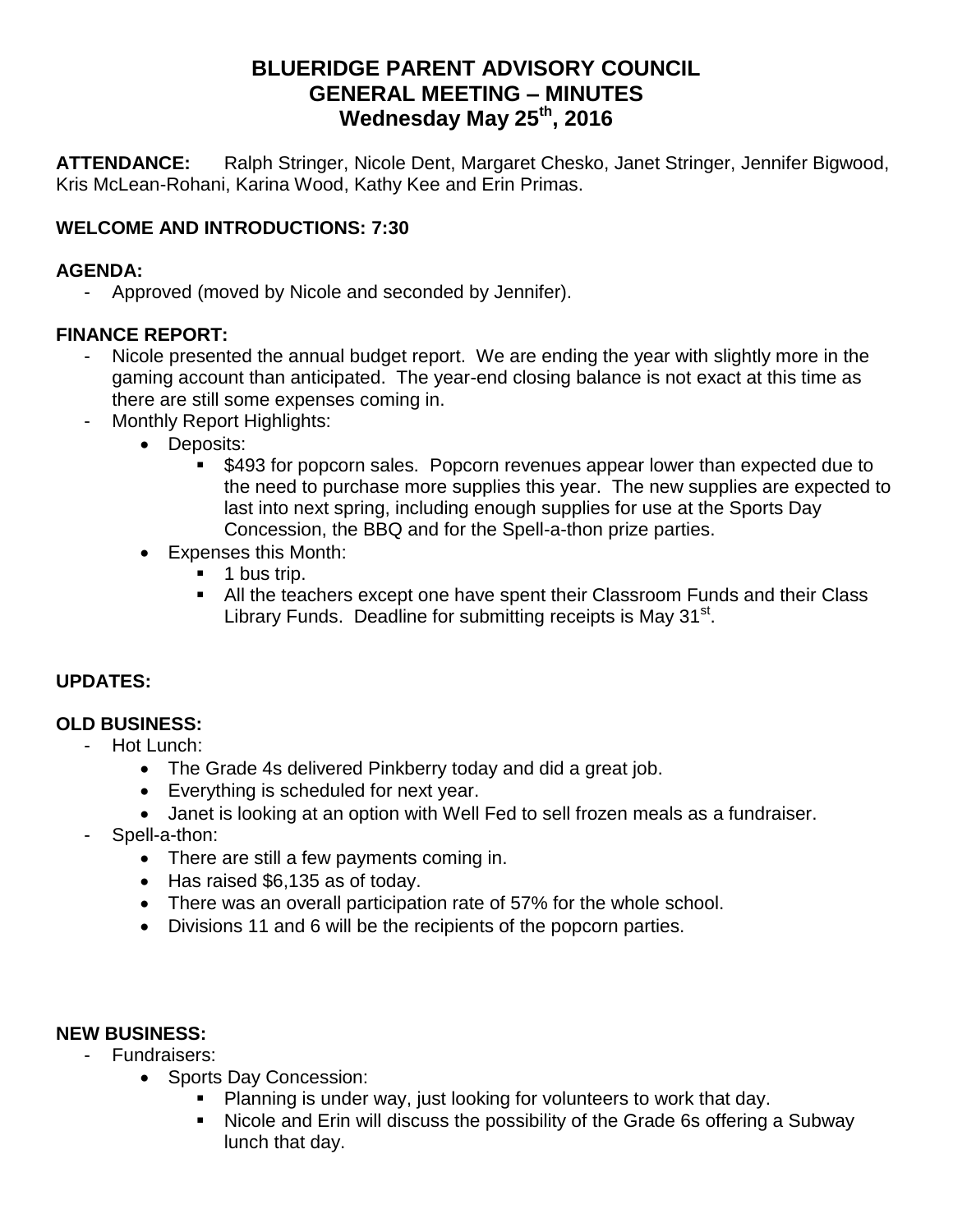- Nicole will be there at the end of the event to pick up the proceeds and any outstanding receipts and hopes to issue cheques at that time.
- BPAC will once again provide freezies as a break time snack at the event.
- Welcome Back BBQ: Stongs will be providing the food again.
- Track & Field:
	- The lists for Swangard should go out on Friday.
	- $\bullet$  Nicole will run a jersey return/cheque exchange on June 9<sup>th</sup>.
- Yearbooks:
	- Coming together well. There will be an extra 2 pages to accommodate the extra division.
	- There will be coloured pages in the grad section.
	- The price will increase slightly to \$10 a copy with \$1 off for additional copies.
	- An email will be sent out requesting families to send in any photos they may have that could be added.
	- Photos from Swangard will be the final additions.
	- Will be up for sale on Munch-a-Lunch as soon as the cover art is chosen.
	- Will be available for sale up until June  $14<sup>th</sup>$ . Any orders not paid in full by June  $14<sup>th</sup>$  will automatically be cancelled.
- Fundraising Meeting:
	- $\bullet$  Will take place June 2<sup>nd</sup> in the Library. Everyone is welcome to attend.
	- Grade 7 Reception:
		- The Grade 6s are on it.
- Eco Kids Club:
	- Meeting every Wednesday until June  $15<sup>th</sup>$ .
	- There is a lot of lettuce needing to be picked. Thursday and Friday, bring a bag to the school and pick your own by donation. Proceeds go back to the club for supplies. Anything lettuce left will be donated to North Shore Neighbourhood House Community Food Hub.
	- Hope to do something similar with the garlic in September, perhaps at the BBQ.
	- Peas are growing well.
	- Karina is setting up a watering schedule with a sign-up sheet for the summer.
- Class Reps:
	- Busy preparing for upcoming events such as the Sports Day, the BBQ and the Newcomers Tea.

# **FAMILY OF SCHOOLS UPDATES:**

Meeting will take place June 3<sup>rd</sup>.

- Gala Event:
	- Planning is underway for the big Gala Event at Windsor on October  $15<sup>th</sup>$ .
	- Will be an adult only event.
	- Prizes are already been collected, and each of the family of schools are being asked to contribute a raffle basket.
- Track & Field Club:
	- The idea is continuing to grow and looks like it will happen.
	- Possibly running on Wednesdays and Fridays, in January and February of next year.
	- Are looking at contacting the feeder schools to ask for volunteers.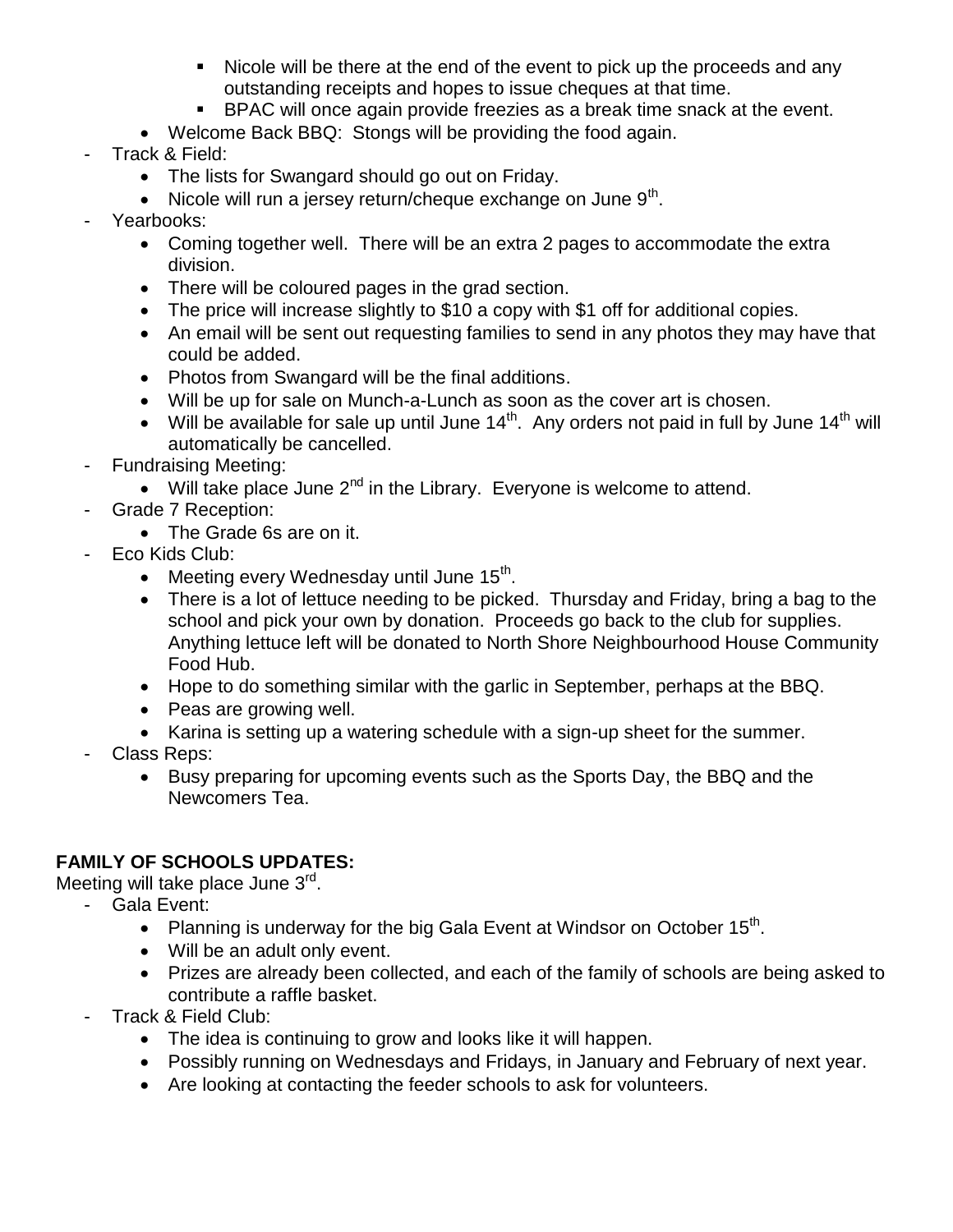#### **DPAC:**

Meeting is same night as BPAC. A rep from Windsor will be in attendance and Nicole will share any pertinent information.

#### **CORRESPONDENCE:**

• None at this time.

## **PRINCIPAL/VP REPORT:**

- 1. Track and Field
- a) Practices are ongoing, thank you to volunteer coaches

b) Thank you to Nicole for organizing the uniforms for participants and to the BPAC for organizing two Handsworth buses

- c) Information for Swangard will be out on Monday May 30, 2016
- 2. Kindergarten Orientation
- a) Monday June 6 and 13 in the morning
- b) Presenters will include BPAC and VCH Nurse

3. Band Concert – TBA Strings Concert – Monday June 20 @ 7 PM

4. Outdoor School Updates for 2016-2017 • Gr. 3s are looking at a day program up at the BigHouse for next year or possibly Grouse Mountain • Gr. 4s will experience a 2-Day transition program focusing on pre and post-contact themes in the Fall/Winter • Gr. 6s will not attend in 2016-2017 but will go the following year • The Outdoor School at Cheakamus Centre will be sending out information about changes to their programs in June.

5. NVDP Library Summer Reading Program • Rachel Brown from Parkgate will be here in June to promote the summer reading program.

6. Library Books – School library books are due in Thursday June 10

7. Grade 7 year end – Tuesday June28 @ 1:00 PM

8. Sports Day – Wed. June 22 – The Sports Day Committee is working on preparing a great day. The morning will be Sports Day activities and in the afternoon we have a concert presentation by Deep Cove Music.

9. Wednesday June 29 • Last day of school. It's a full day with regular 2:00 dismissal. We will have a farewell assembly at 1:00 – parents welcome. Report Cards will go home at the end of the day. If students are away on this day, parents can leave a self addressed envelope for the report to be mailed, or parents can pick it up the first week of July, last week of August or in September.

10. 2016-2017 Updates • The time schedule for next year is being adjusted slightly. Recess will now be 20 minutes long from 10:20-10:40 and lunch will be 12-12:30 Play, 12:30-12:45 Eat. • The school Calendar was sent out in May and will be sent out again in the June Newsletter • The school will be switching over to Mountain West for student photos next year • May 31st is the deadline for parental input for student placement next year. Please use the form that was in the May newsletter. This was sent to your email and is also on our Web-site under May Newsletter.